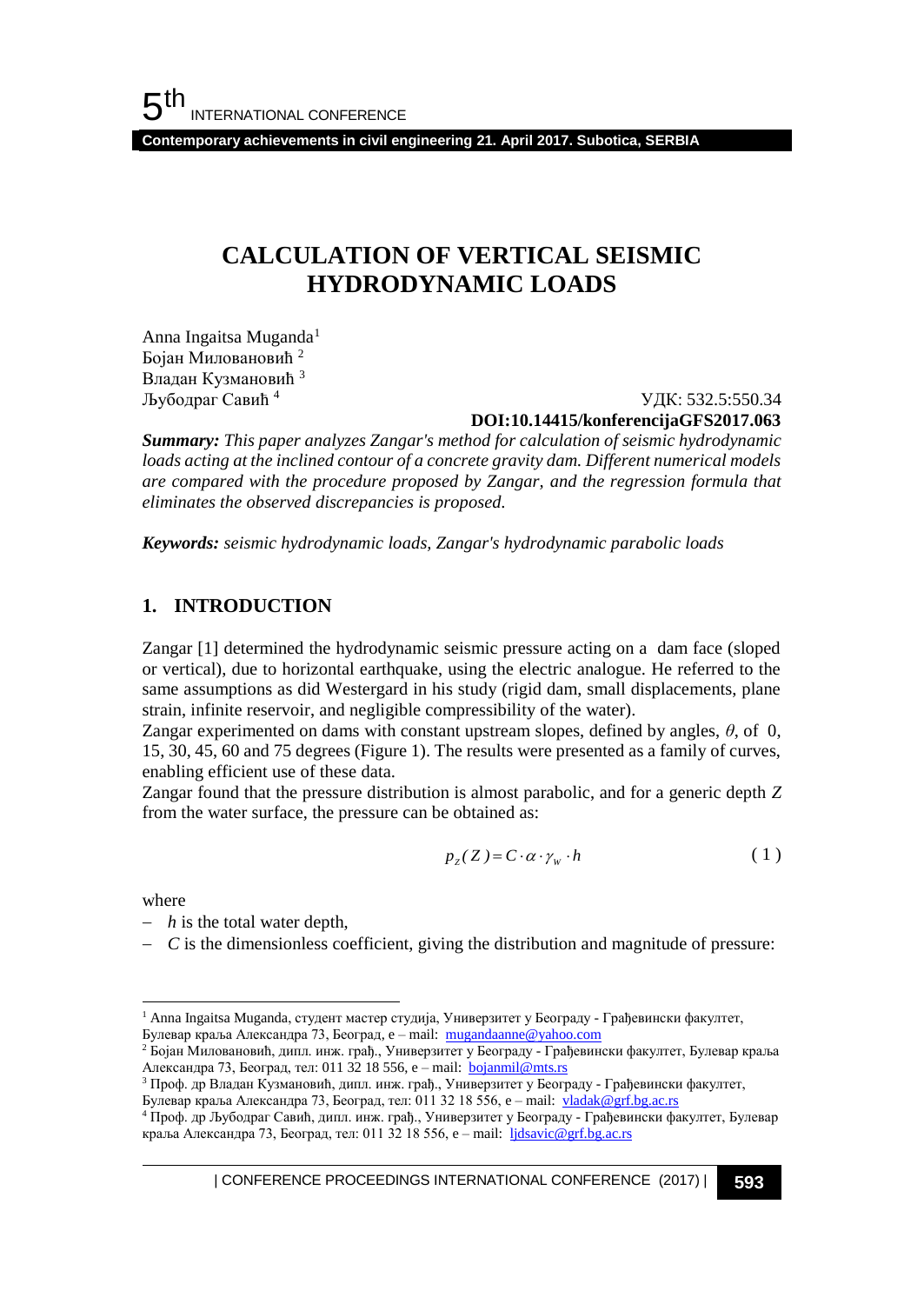**Савремена достигнућа у грађевинарству 21. април 2017. Суботица, СРБИЈА**

$$
C = \frac{C_m}{2} \left[ \frac{Z}{h} \cdot \left( 2 - \frac{Z}{h} \right) + \sqrt{\frac{Z}{h} \cdot \left( 2 - \frac{Z}{h} \right)} \right]
$$
 (2)

where  $C_m$  (Table 1) being the maximum value of  $C_n$ ,

*γ<sup>W</sup>* is the unit weight of water,

 $-\alpha$  is the seismic coefficient, defined as a ratio between the maximum horizontal acceleration and the gravity acceleration.

Zangar proposed that the horizontal force  $P_{Z,Z}$  above arbitrary depth,  $Z$ , is calculated as:

 $P_{Z,Z}(Z) = 0.726 \cdot p_Z(Z) \cdot Z$ 

$$
(\mathcal{M}_\mathcal{A},\mathcal{M}_\mathcal{A},\mathcal{M}_\mathcal{A},\mathcal{M}_\mathcal{A},\mathcal{M}_\mathcal{A},\mathcal{M}_\mathcal{A},\mathcal{M}_\mathcal{A},\mathcal{M}_\mathcal{A},\mathcal{M}_\mathcal{A},\mathcal{M}_\mathcal{A},\mathcal{M}_\mathcal{A},\mathcal{M}_\mathcal{A},\mathcal{M}_\mathcal{A},\mathcal{M}_\mathcal{A},\mathcal{M}_\mathcal{A},\mathcal{M}_\mathcal{A},\mathcal{M}_\mathcal{A},\mathcal{M}_\mathcal{A},\mathcal{M}_\mathcal{A},\mathcal{M}_\mathcal{A},\mathcal{M}_\mathcal{A},\mathcal{M}_\mathcal{A},\mathcal{M}_\mathcal{A},\mathcal{M}_\mathcal{A},\mathcal{M}_\mathcal{A},\mathcal{M}_\mathcal{A},\mathcal{M}_\mathcal{A},\mathcal{M}_\mathcal{A},\mathcal{M}_\mathcal{A},\mathcal{M}_\mathcal{A},\mathcal{M}_\mathcal{A},\mathcal{M}_\mathcal{A},\mathcal{M}_\mathcal{A},\mathcal{M}_\mathcal{A},\mathcal{M}_\mathcal{A},\mathcal{M}_\mathcal{A},\mathcal{M}_\mathcal{A},\mathcal{M}_\mathcal{A},\mathcal{M}_\mathcal{A},\mathcal{M}_\mathcal{A},\mathcal{M}_\mathcal{A},\mathcal{M}_\mathcal{A},\mathcal{M}_\mathcal{A},\mathcal{M}_\mathcal{A},\mathcal{M}_\mathcal{A},\mathcal{M}_\mathcal{A},\mathcal{M}_\mathcal{A},\mathcal{M}_\mathcal{A},\mathcal{M}_\mathcal{A},\mathcal{M}_\mathcal{A},\mathcal{M}_\mathcal{A},\mathcal{M}_\mathcal{A},\mathcal{M}_\mathcal{A},\mathcal{M}_\mathcal{A},\mathcal{M}_\mathcal{A},\mathcal{M}_\mathcal{A},\mathcal{M}_\mathcal{A},\mathcal{M}_\mathcal{A},\mathcal{M}_\mathcal{A},\mathcal{M}_\mathcal{A},\mathcal{M}_\mathcal{A},\mathcal{M}_\mathcal{A},\mathcal{M}_\mathcal{A},\mathcal
$$

( 3 )



*Figure 1: The results of Zangar's experiment*

The total moment above *Z* due to the horizontal pressure is determined by:

$$
M_{z,z}(Z) = 0.299 \cdot p_z(Z) \cdot Z^2 \tag{4}
$$

In the case of horizontal earthquake, the seismic pressure is perpendicular to the upstream face, hence the vertical and horizontal components of pressure. The vertical component of pressure at a given depth *Z* is equal to the horizontal pressure at the same depth:

$$
p_{zy}(Z) = p_Z(Z) \tag{5}
$$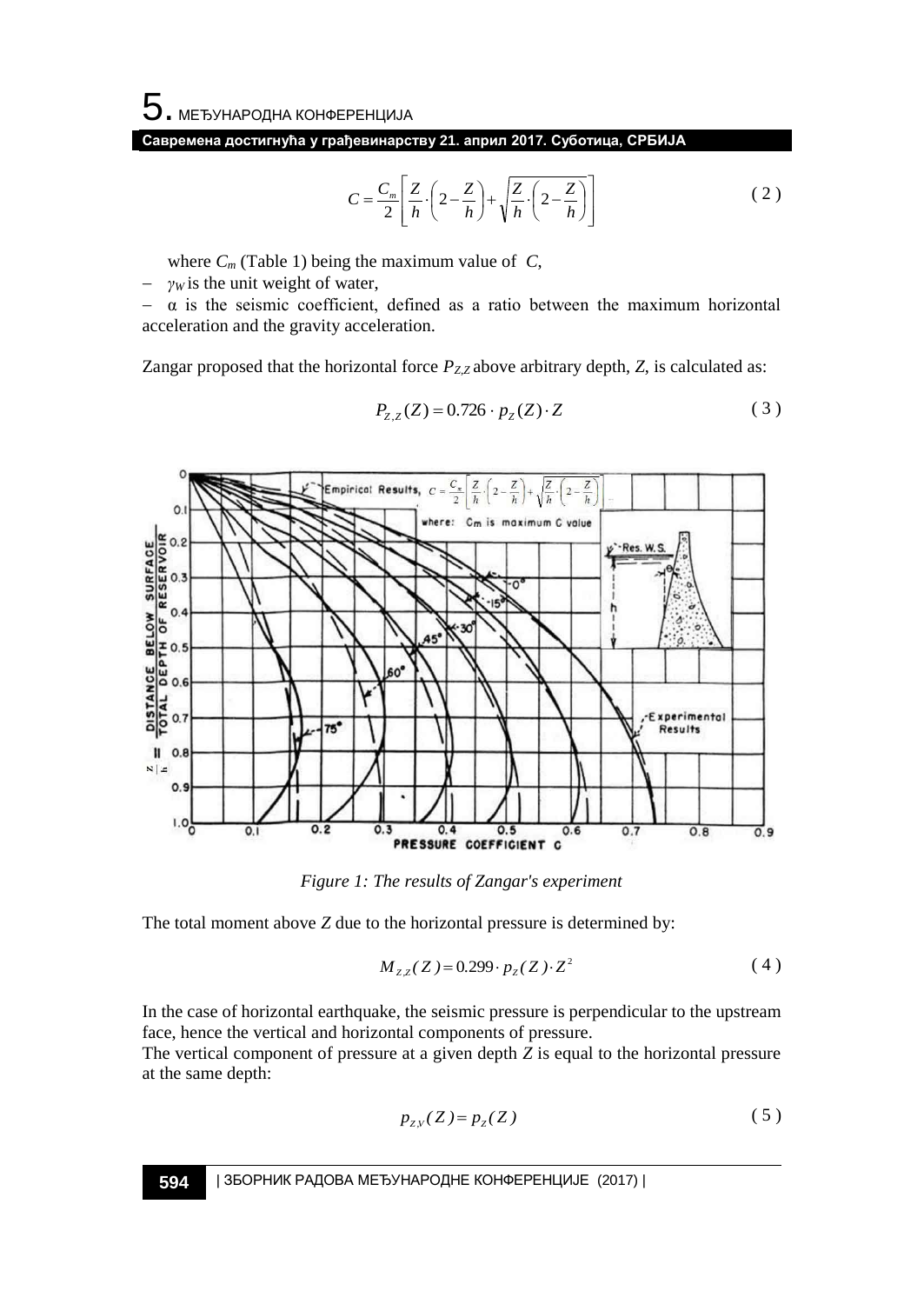#### 5 th INTERNATIONAL CONFERENCE

**Contemporary achievements in civil engineering 21. April 2017. Subotica, SERBIA**

Vertical pressure force is given by:

$$
P_{Z,Z}(Z) = 0.726 \cdot p_Z(Z) \cdot Z \cdot \tan(\theta) \tag{6}
$$

Zangar also analyzed the dams with combined vertical and sloping faces. A dam with vertical face longer than half the total height of the dam in contact with water is defined as vertical. However, a dam with sloping face shorter than half of the total height of the face (in contact with water) is classified as a sloping dam.

The angle of the slope,  $\theta$ , (Figure 1) is obtained when the point of intersection of the dam with the surface of water is joined with the point of intersection of the dam with the terrain.

| Table 1 Coefficient Cm as a function of the upstream-face slope |       |       |       |       |       |       |       |
|-----------------------------------------------------------------|-------|-------|-------|-------|-------|-------|-------|
| Angle $\theta$ ( <sup>o</sup> )                                 |       |       | 30    |       | 60    |       | 90    |
| $\mathcal{L}_{m}$                                               | 0.735 | 0.630 | 0.520 | 0.410 | 0.295 | 0.160 | 0.000 |

### **2. PARADOX WITH ZANGAR'S HYDRODYNAMIC FORCES**

In the literature and engineering practice, calculating Zangar's hydrodynamic forces is based on equations (3) and (6), with a constant coefficient (0.726), obtained by integration of the load over the entire depth of the reservoir. Nevertheless, this coefficient should not be a constant, since it depends on the depth, *Z*. While the vertical force (Eq. 6) can be obtained by multiplying the horizontal force (Eq. 3) with  $tan\theta$ , in further analysis, horizontal forces will be considered only. Seismic hydrodynamic pressure curve between points (depths) *Z*<sup>1</sup> and *Z*<sup>2</sup> is presented at Figure 2. Parabolic curve is obtained by Zangar's experiment, while the shaded area presents its trapezoidal approximation. It is paradoxical that the force obtained using the expression (3), with a constant coefficient, may produce lower values than the trapezoidal approximation.



*Figure 2: Comparison of the parabolic and trapezoidal loads*

Since neither in Zangar's study, nor in the other literature, such a process of the integration was not justified by relevant evidence, there is a need for analysis of the results with appropriate analytical and numerical results.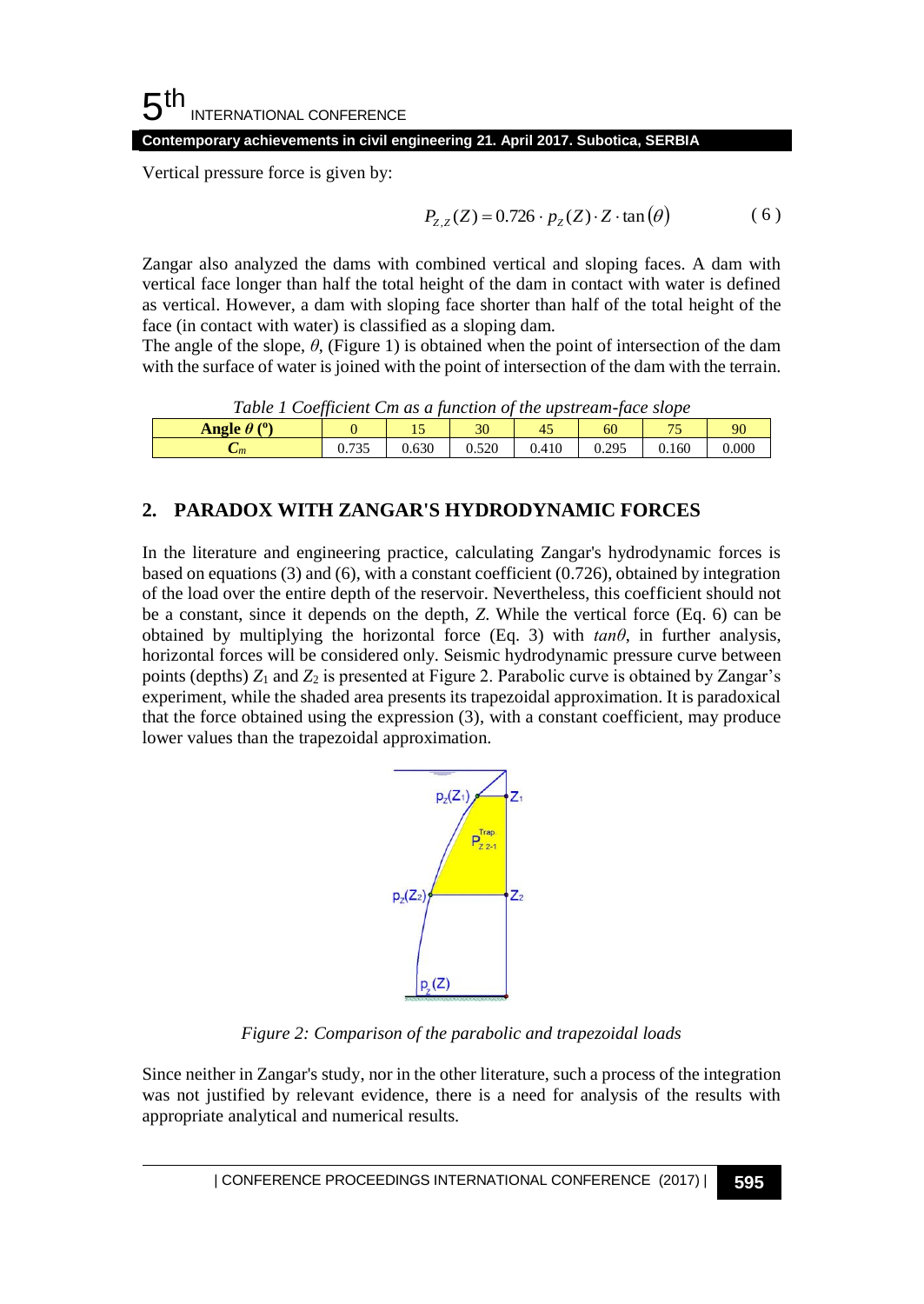### **Савремена достигнућа у грађевинарству 21. април 2017. Суботица, СРБИЈА**

### **3. ANALYTICAL SOLUTION**

First, a direct integration of Zangar's hydrodynamic pressure along the *Z* axis is performed, giving the function of hydrodynamic force:

$$
P_{Z}(Z) = \int p_{Z}(Z) \cdot dZ \tag{7}
$$

$$
P_z(Z) = \int \frac{C_m}{2} \left[ \frac{Z}{h} \cdot \left( 2 - \frac{Z}{h} \right) + \sqrt{\frac{Z}{h} \cdot \left( 2 - \frac{Z}{h} \right)} \right] \cdot \alpha \cdot \gamma_w \cdot h \cdot dZ \tag{8}
$$

Without affecting the outcome, a transformation is made to a dimensionless coordinate:

$$
X = \frac{Z}{h},\tag{9}
$$

whereby, nondimensional depth, *X* is:

$$
0\leq X\leq 1\,,
$$

Hence the integral (Eq. 8) transforms into:

$$
P_{Z}(Z) = K \cdot \int \left[1 - (1 - X)^{2} + \sqrt{1 - (1 - X)^{2}}\right] \cdot h \cdot dX \tag{10}
$$

whereby:

$$
K = \frac{C_m}{2} \cdot \alpha \cdot \gamma_w \cdot h = const \tag{11}
$$

From here a replacement is introduced:

$$
Y = 1 - X \tag{12}
$$



*Figure 3: Physical interpretation of the dimensionless coordinates X and Y*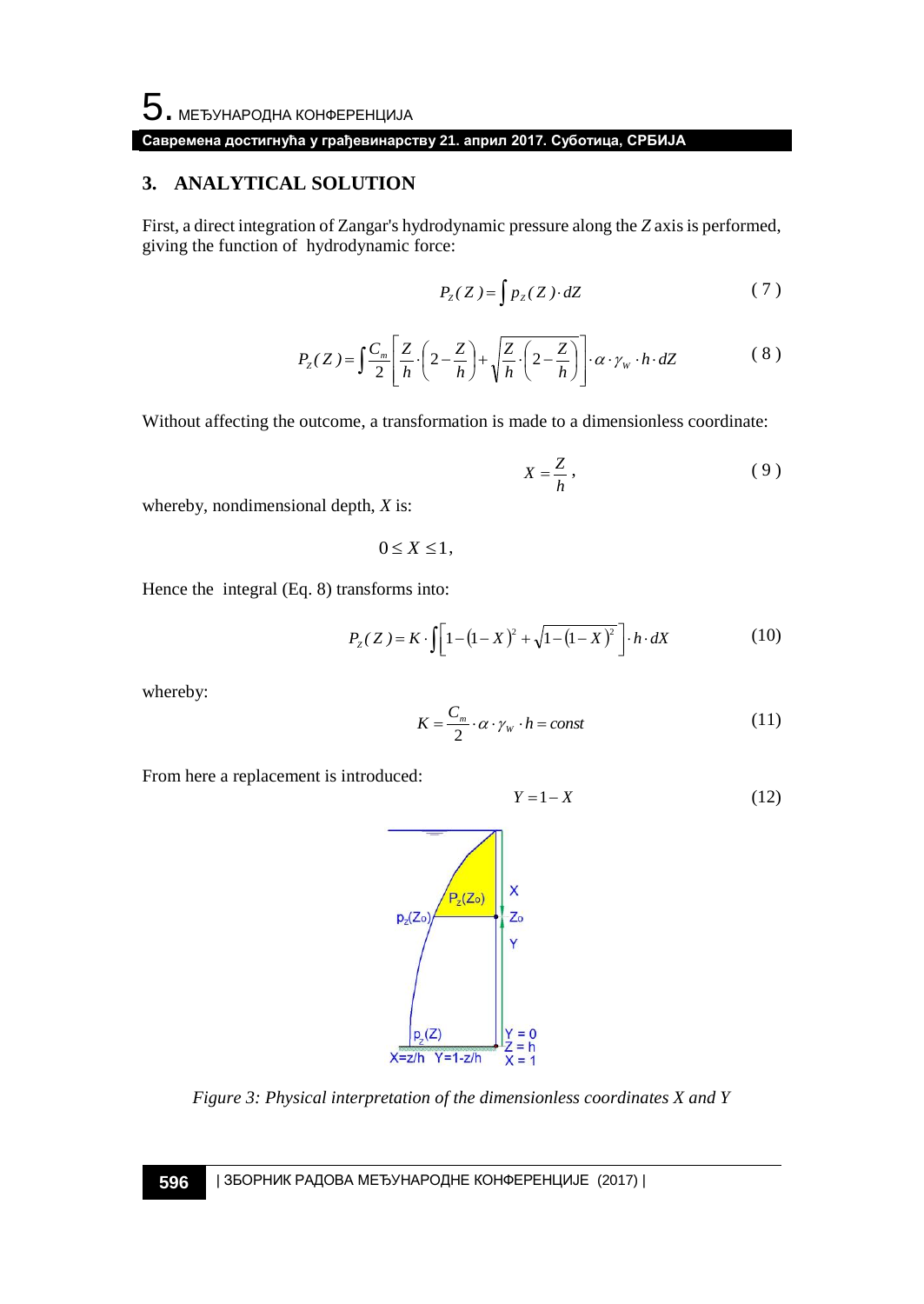## $5<sup>th</sup>$ INTERNATIONAL CONFERENCE

### **Contemporary achievements in civil engineering 21. April 2017. Subotica, SERBIA**

Coordinate *Y* physically represents the dimensionless coordinate of the observed section "o" in relation to the bottom (Figure 3). In this manner it is obtained:

$$
P_{Z}(Y) = -K \cdot h \cdot \int (1 - Y^{2} + \sqrt{1 - Y^{2}}) dY
$$
 (13)

And after integration:

$$
P_{z}(Y) = -K \cdot h \cdot \left[ \frac{Y}{3} \cdot (3 - Y^{2}) - \frac{1}{2} \cdot ar \cos(Y) + \frac{1}{2} \cdot Y \cdot \sqrt{1 - Y^{2}} + C \right]
$$
(14)

The integration constant is obtained from the condition:

$$
P_{Z}(Y=1) = 0 \Rightarrow C = -\frac{2}{3}
$$
 (15)

The expression for Zangar's hydrodynamic force can be written in the form which was used previously, with dimensionless variable *Y* instead of the constant coefficient 0.726:

$$
P_z(Y) = p_z(Y) \cdot h \cdot \frac{1}{6} \cdot \frac{3 \cdot \arccos(Y) - 2 \cdot Y \cdot (3 - Y^2) - 3 \cdot Y \cdot \sqrt{1 - Y^2} + 4}{1 - Y^2 + \sqrt{1 - Y^2}}
$$
(16)

Equation (16) can be expressed as a function of *X*:

$$
P_{Z}(X) = p_{Z}(X) \cdot \frac{h}{6} \cdot \frac{3 \cdot \arccos(1-X) - 2 \cdot (1-X) \cdot (2+X \cdot (2-X)) - 3 \cdot (1-X) \cdot \sqrt{X \cdot (2-X)} + 4}{X \cdot (2-X) + \sqrt{X \cdot (2-X)}} \tag{17}
$$

## **4. COMPARISSON BETWEEN ZANGAR'S AND ANALYTICAL SOLUTION**

At Figure 4 a nondimensional hydrodynamic force,  $\psi = P_Z(X)/P_Z(1)$ , as a function of a nondimensional depth, *X*, is presented.

The analytical solution  $\psi_Z(X)$  (Eq. 17) is designated by a solid line, Zangar's solution  $\psi_{ZZ}$  $(X)$  (Eq. 3) by a dashed line, and numerical approximation of the analytical solution  $\psi_{ZC}$  $(X)$  (Eq. 18) by a dash-dotted line.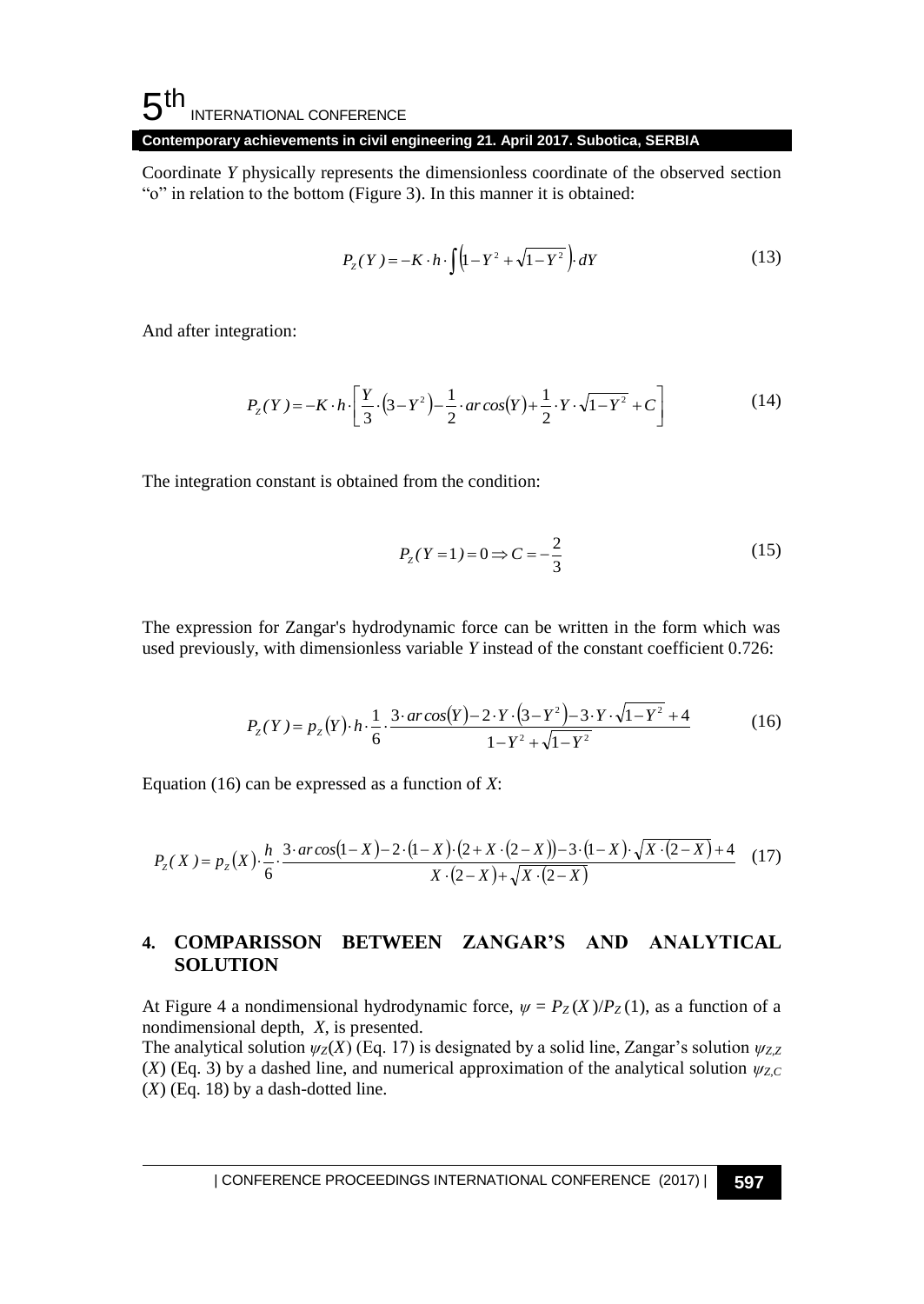# 5. МЕЂУНАРОДНА КОНФЕРЕНЦИЈА **Савремена достигнућа у грађевинарству 21. април 2017. Суботица, СРБИЈА**

Comparing the results obtained using Zangar's expression (3), and the analytical expression (17), one can observe significant disagreement, except for a region close to the water-surface and at the bottom.



*Figure 4: Comparison of hydrodynamic forces obtained along the dimensionless depth X*



### *Figure 5: Comparison of relative disagreements, ∆*

The largest disagreements occur at about 20% of the depth of the reservoir, reaching a relative error of over  $\Delta = 17\%$  (Figure 5). It should be noticed that the values obtained using Zangar's expression (with a constant coefficient of 0.726) are always larger than those obtained by the analytical solution.

Considering the nature of the observed disagreements, it can be concluded that computing the horizontal hydrodynamic forces by Zangar's expression is on the safe side. However, for certain shapes of the upstream face of the dam (Figure 6) the vertical hydrodynamic forces are not on the safe side: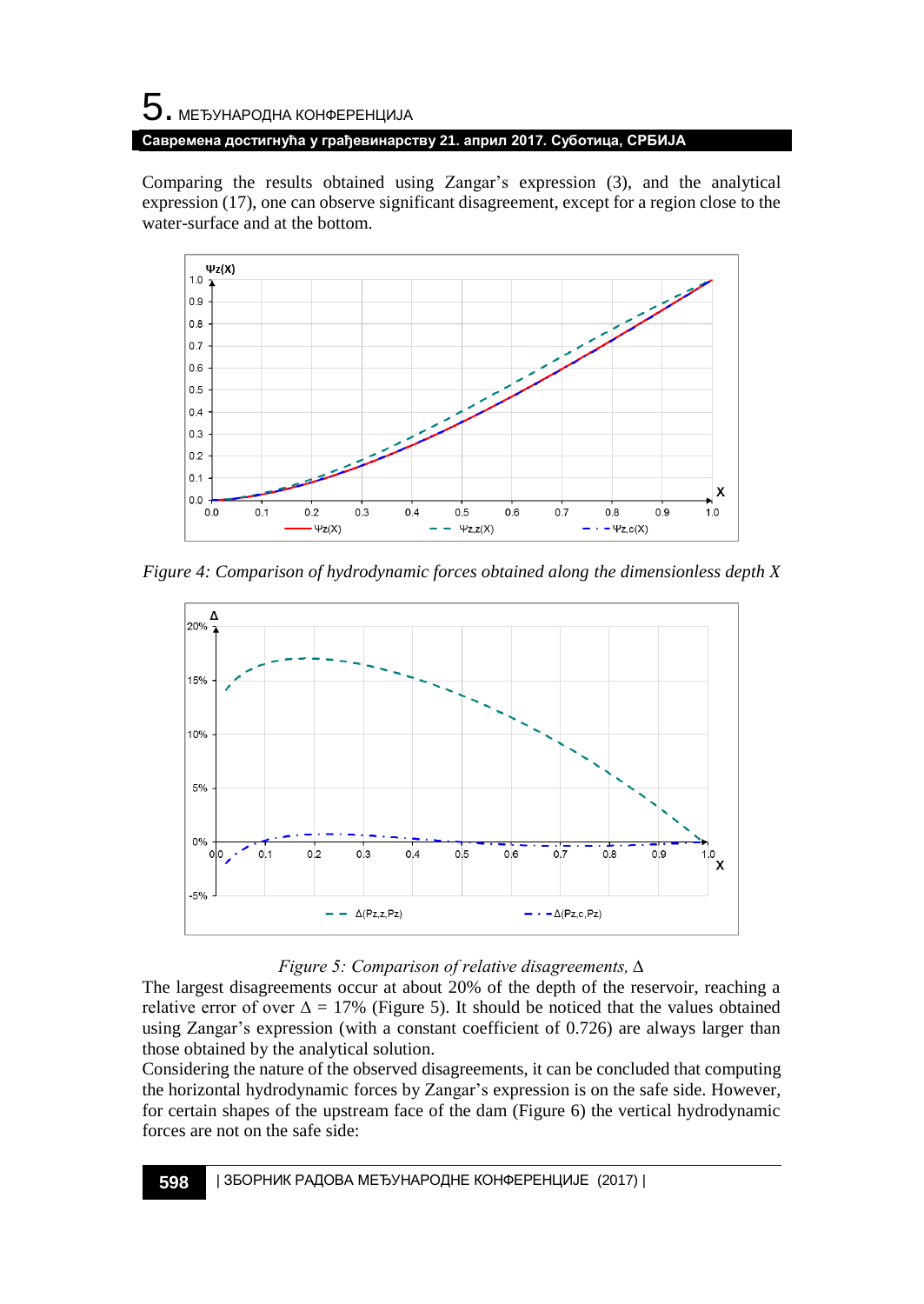# $5<sup>th</sup>$ INTERNATIONAL CONFERENCE

#### **Contemporary achievements in civil engineering 21. April 2017. Subotica, SERBIA**

- 1. At a horizontal segment of a vertically incised upstream contour, a larger stabilizing vertical force is produced using Zangar's solution than the real one (obtained by the analytical solution).
- 2. For a partly sloping vertical contour with an overhang, the vertical destabilizing hydrodynamic force computed by Zangar's solution is smaller than the actual one.



*Figure: 6 Shapes of the upstream dam face for which the vertical hydrodynamic forces computed by Zangar's solution are not on the safe side*

Since the analytical solution (Eq. 17) is rather complicated for computation, the authors recommend an approximate regression expression which yields insignificant disagreement with the analytical:

$$
P_{Z}(X) = a \cdot X^{b} \tag{18}
$$

where the constants *a* and *b*.

For  $a = 0.859$  and  $b = 0.355$  maximum disagreements from the values obtained by the analytical solution were less than 2% for the most unfavorable scenarios (Figure 5).

## **5. CONCLUSIONS**

Zangar's method for calculation of seismic hydrodynamic loads acting at the inclined contour of a concrete gravity dam has been reconsidered.

For certain shapes of the upstream face of the dam the vertical hydrodynamic forces computed by Zangar's original solution are not on the safe side. Significant improvement of the Zangar's method has been achieved by analytical integration of the original data curves, enabling much safer computation of the hydrodynamic seismic forces.

An efficient regression expression is developed to approximate rather complicated analytical solution.